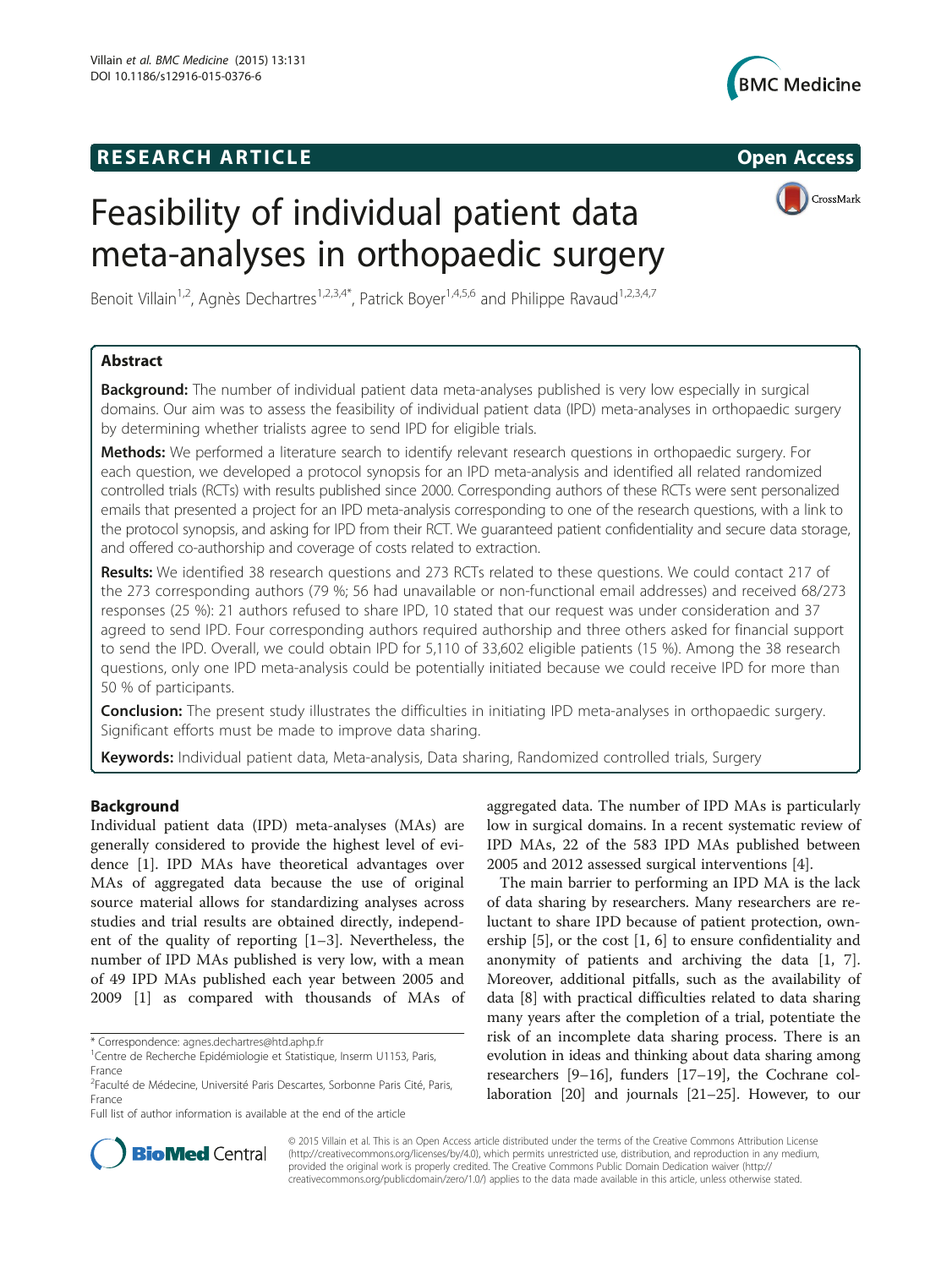knowledge, no clear data sharing policy has been established by orthopaedic journals or institutions. Thus, data sharing in orthopaedic surgery relies mainly on cooperation from the clinical trialists who generate and maintain these data.

In the present study, we aimed to assess the feasibility of performing IPD MAs in orthopaedic surgery, testing whether trialists agree to share IPD for IPD MAs. We also assessed the conditions that allow for such data sharing.

# **Methods**

In a first step, we identified orthopaedic clinical research questions that could be evaluated with IPD MAs. Then, using personalized emails, we systematically contacted corresponding authors of randomized controlled trials (RCTs) related to those clinical questions and asked them whether they would agree to share the IPD from their trials for an MA.

# Identification of clinical research questions in orthopaedic surgery

To identify relevant clinical research questions in orthopaedic surgery that could justify an IPD MA, we relied on questions assessed in recently published systematic reviews with MAs of aggregated data.

# Search of systematic reviews with MAs of aggregated data assessing orthopaedic surgical procedures

On 6 April 2014, we searched MEDLINE via PubMed for systematic reviews published between 1 January 2013 and 31 December 2013, using the search equation reported in Additional file [1.](#page-8-0) This search equation combined MESH terms related to: orthopaedics and free-text words corresponding to the main orthopaedic surgical procedures; publication type and free-text words corresponding tosystematic reviews and MAs; and a modified version of the Cochrane Highly Sensitive Search Strategy to identify RCTs. In addition, we performed a search of the Cochrane Database of Systematic Reviews (Orthopaedics and Trauma and Rheumatology) to identify Cochrane systematic reviews assessing an orthopaedic surgical procedure and published in 2013. The search results were pooled and duplicate records were removed.

# Selection of systematic reviews

The title, abstract and full text, when necessary, of all identified references were screened by two authors (BV and PB). We included systematic reviews written in English or French and published in 2013 that assessed an orthopaedic surgical procedure, with no restriction on comparator (usual care, placebo, conservative intervention, pharmacological treatment or other surgical implant or procedure), and including an MA of aggregated data based on two or more RCTs. Systematic reviews and MAs that were withdrawn were excluded, as were those for which the full text was not available.

# Extraction of clinical research questions from the systematic reviews

Two reviewers (BV and PB) independently extracted all elements of the clinical research question assessed from the full text of the systematic reviews by using the Population, Intervention tested, Comparator and primary Outcomes (PICO) acronym [\[26](#page-9-0)]. Then, all clinical questions were classified by anatomical region (e.g., shoulder) and surgical procedure tested (e.g., arthroplasty) to identify any potentially redundant research questions.

# Development of protocol synopsis of IPD MA for each clinical research question

For each clinical research question, we developed a standardized protocol synopsis for an IPD MA, with the background and objectives sections derived from the corresponding systematic review with MA of aggregated data and the methods section based on the Cochrane Handbook for Systematic Reviews of Interventions [\[27](#page-9-0)]. An example of a protocol synopsis is presented in Additional file [2](#page-8-0).

# Identification of RCTs relevant to the clinical research questions

We identified all RCTs included in the systematic reviews with MA of aggregated data for the clinical research questions. All RCTs were selected provided they were written in English or French and results were published since 2000, because for trials with results published before 2000, we anticipated difficulties in contacting corresponding authors and obtaining IPD from these trials. Non-randomized studies and quasi-RCTs were excluded, as were RCTs not indexed in MEDLINE. If corresponding authors were involved in several RCTs corresponding to different clinical research questions, we contacted them for only one clinical question chosen at random. Only the RCTs corresponding to this clinical question were selected.

# Extraction of characteristics of the selected RCTs

Using a pre-tested standardized form, we extracted the following characteristics from the full text and online Additional files, as well as journal websites:

 Corresponding author: name and email address of the corresponding author. When the email address was not available in the article or not functional, the name was entered in PubMed to search for another study published by the author for which the email address was reported. We also screened the website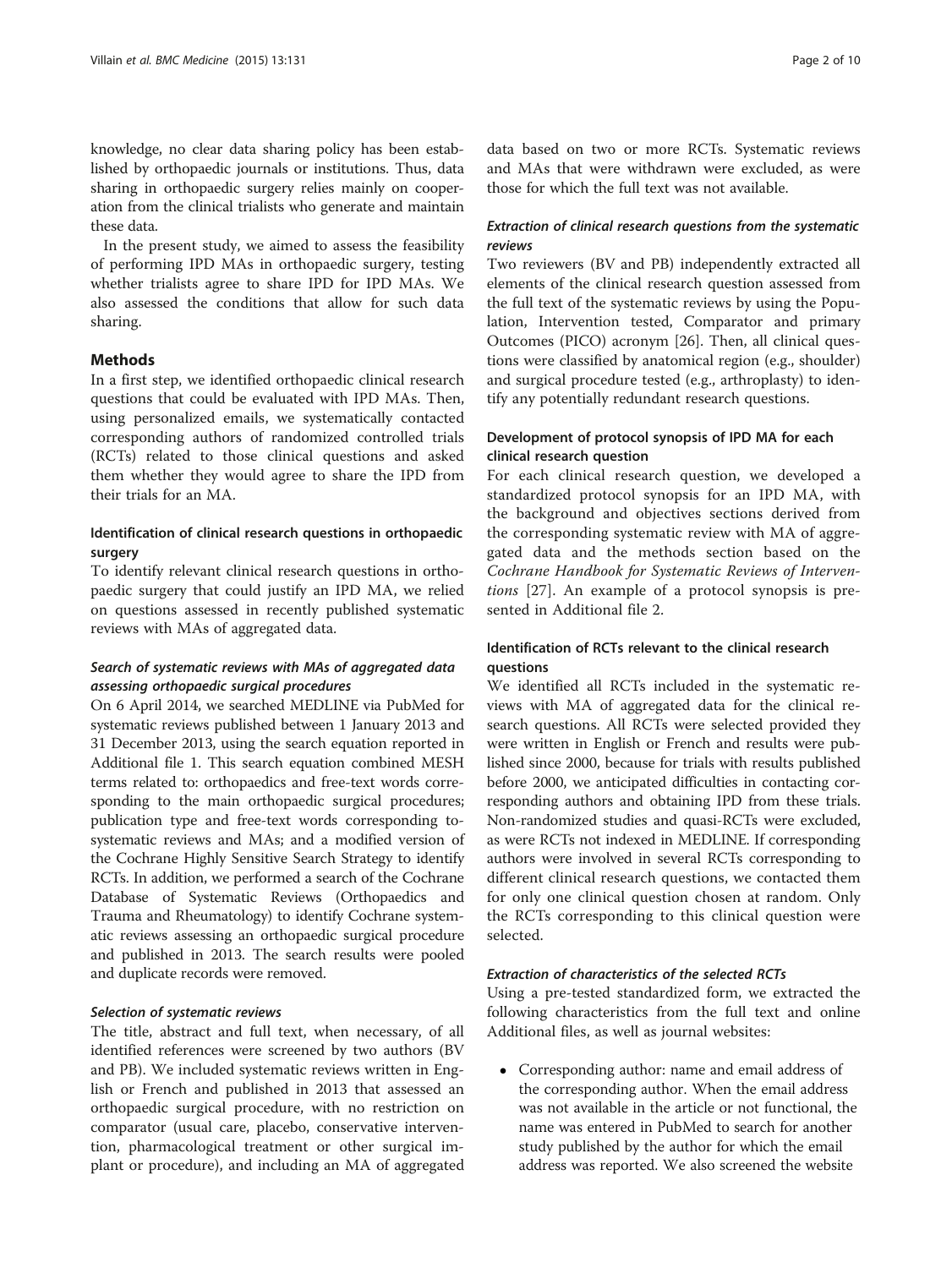of the author's institution to search for an email address.

- Characteristics of the trial: publication date, whether the trial was a single-centre or multicentre trial, location of the study (Africa, Asia, Australia and New Zealand, Europe, North America, South America) and funding source (public, private, both public and private, not reported). The geographic location of the corresponding author's affiliated institution was used to define the location of the study when the study location was not reported or when the RCT was an international multicentre study. We also extracted the number of patients randomized in each RCT.
- Characteristics of the journal in which the RCT was published: name of the journal, whether it was specialized or general and its impact factor. We classified journals according to whether they were in the 10 highest impact factors for a medical condition according to the Journal Citation Reports. We also recorded whether the journal had a data sharing policy and, if so, whether data sharing was a mandatory condition to publish.

# Contacting the corresponding authors of identified RCTs

Corresponding authors of each RCT were contacted by personalized email to participate in a specific IPD MA project and to provide IPD from their RCT. The email stated that the French Cochrane Centre aimed to initiate collaboration among trialists to perform IPD MAs on important orthopaedic topics and that the first project had as an objective the clinical research question for which the RCT was eligible. We guaranteed protection of patient data and secure storage of datasets. We also systematically asked whether the corresponding author or another colleague wanted to be a co-author of the published IPD MA and whether we should cover costs related to data extraction. The emails were personalized for each trialist and clinical research question, with inclusion of the name of the corresponding author, title, year of publication and journal in which the author's trial was published, as well as the objective of the IPD MA and a link to the protocol synopsis of the IPD MA corresponding to the research question assessed. The subject of the email was 'Your article 'Trial title', published in 'Journal' on 'Year of publication". Emails were sent using a dedicated Cochrane address and were signed by an academic orthopaedic surgeon on behalf of the French Cochrane Centre, the French Equator Centre and the Inserm Research Centre U1153. An example of the email sent is available in Additional file [3.](#page-8-0) Two similar reminders were sent to the authors 15 and 30 days after the first email if we did not receive a response to the initial request.

It has to be noted that our hypothesis was that the rate of positive answers would be low but we expected to be able to perform several IPD meta-analyses as part of a PhD program for the clinical questions for which we would have received a sufficient number of positive answers.

# Statistical analyses

Characteristics of systematic reviews and RCTs were described along with the number and percentage for categorical variables. We compared characteristics of trials and journals for trials for which we had a positive response and a negative or no response to our request for data sharing by two-sided chi-square or Fisher's exact test, as appropriate, with a type I error level of 0.05. We excluded from this comparison authors who responded that our request was under consideration. Data were analyzed by using R version 2.13.1 [\[28](#page-9-0)].

# Results

# Identification of clinical research questions in orthopaedic surgery

Additional file [4](#page-8-0) describes the flow of the selection of systematic reviews. Briefly, we screened 418 records and selected 63 systematic reviews with MA of aggregated data corresponding to 38 different clinical research questions described in Table [1](#page-3-0). The main characteristics of the 63 systematic reviews are presented in Additional file [5](#page-8-0).

# Identification of RCTs corresponding to the clinical research questions

From the full text of these 63 systematic reviews, we identified 525 trials and selected 284 eligible trials 11 were further excluded because the corresponding authors were involved in several RCTs assessing different research questions, so our study was based on 273 RCTs (Fig. [1\)](#page-4-0).

# Characteristics of the selected RCTs

The main characteristics of the RCTs are summarized in Table [2](#page-5-0). Briefly, 183 RCTs (67 %) were single-centre trials; 60 (22 %) were multicentre trials, with unknown status for 30 trials (11 %). Most of the trials took place in Europe, North America and Asia (39 %, 29 % and 29 %, respectively). The funding source was reported for 53 % of RCTs and was public for 35 %. Forty-two percent of RCTs were published between 2010 and 2013. Most of the RCTs (95 %) were published in specialized journals. Only 32 (12 %) were published in journals that had a clearly described data sharing policy.

## Data sharing request

The email address of the corresponding author was available and functional for 217 of the 273 RCTs (79 %). We received 68 responses (Fig. [2\)](#page-6-0). In total, 37 authors,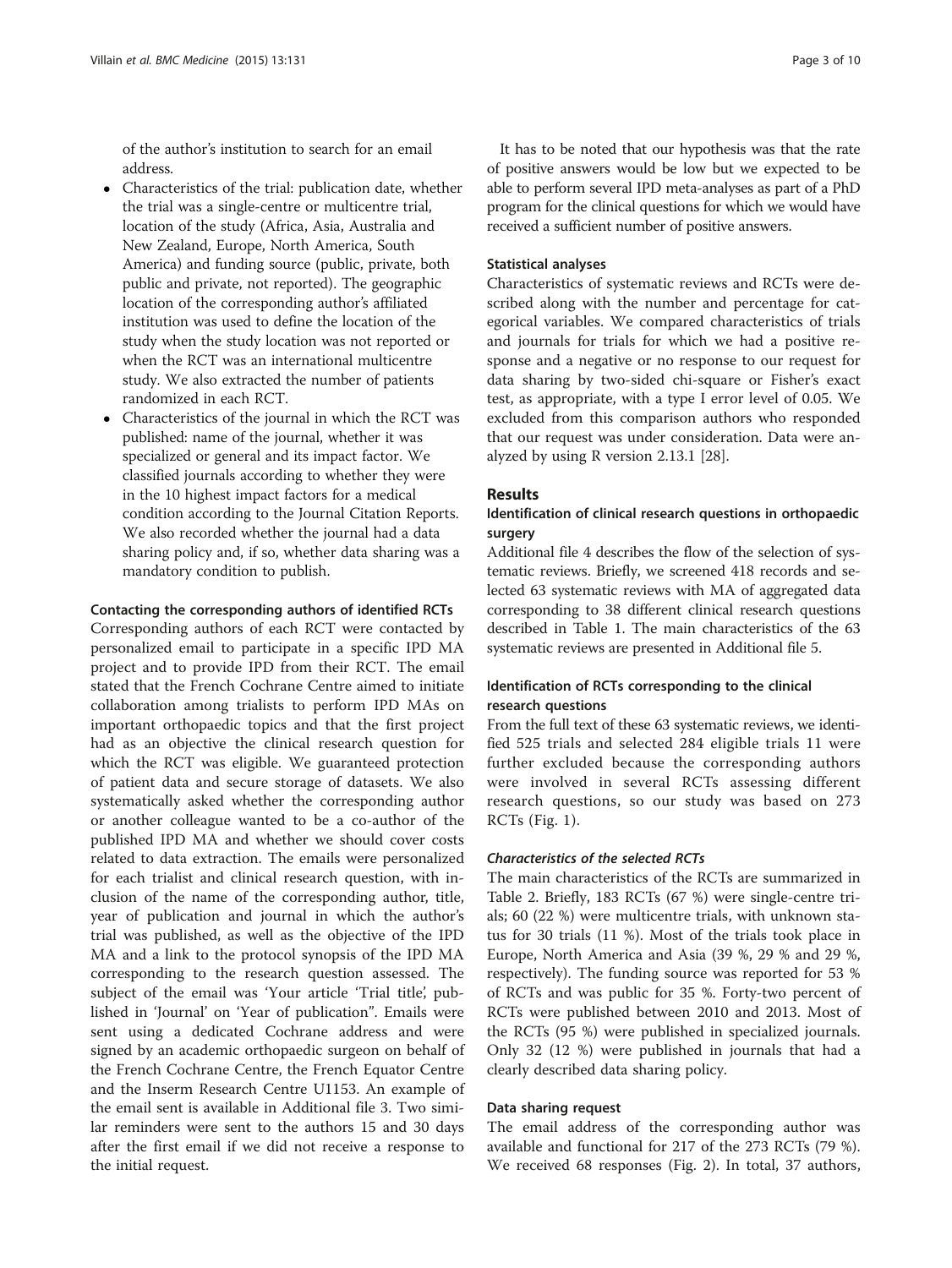<span id="page-3-0"></span>Table 1 Description of the 38 identified clinical research questions in orthopaedics

| Anatomic area | Pathology                                                     | Intervention                                  | Comparator                                   | Primary outcomes                                      |  |  |  |  |
|---------------|---------------------------------------------------------------|-----------------------------------------------|----------------------------------------------|-------------------------------------------------------|--|--|--|--|
| Shoulder      | Rotator cuff tears                                            | Arthroscopic double-row repair                | Arthroscopic single-row repair               | Function                                              |  |  |  |  |
|               | Midshaft clavicular fractures                                 | Surgical treatment                            | Non-operative treatment                      | Function                                              |  |  |  |  |
|               | Proximal humeral fractures in<br>older patients               | Surgical treatment                            | Non-operative treatment                      | Function                                              |  |  |  |  |
|               | Osteoarthritis                                                | Total shoulder arthroplasty                   | Shoulder hemiarthroplasty                    | Function                                              |  |  |  |  |
| Arm           | Humeral shaft fracture                                        | Intramedullary nail                           | Internal fixation with plate                 | Function                                              |  |  |  |  |
| Elbow         | Supracondylar fractures in<br>children                        | Lateral pin fixation                          | Crossed pin fixation                         | Function, iatrogenic ulnar nerve<br>injury            |  |  |  |  |
| Wrist         | Distal radial fractures                                       | Anterior ORIF                                 | External fixation                            | Function, radiographic<br>consolidation               |  |  |  |  |
|               | Distal radial fractures                                       | <b>Anterior ORIF</b>                          | Posterior ORIF                               | Function, radiographic<br>consolidation               |  |  |  |  |
| Hip           | Osteoarthritis                                                | Minimally invasive approach                   | Standard approach                            | Function, revision rate                               |  |  |  |  |
|               | Osteoarthritis                                                | No wound drainage after THA                   | Wound drainage after THA                     | Function, wound infection,<br>wound haematoma         |  |  |  |  |
|               | Osteoarthritis                                                | Navigated THA                                 | Conventional arthroplasty                    | Function, revision rate, dislocation                  |  |  |  |  |
|               | Intracapsular fractures                                       | Uncemented hemiarthroplasty                   | Cemented hemiarthroplasty                    | Mortality, function, pain at 1 year,<br>revision rate |  |  |  |  |
|               | Osteoarthritis                                                | Uncemented THA                                | Cemented THA                                 | Function, revision rate                               |  |  |  |  |
| Hip and knee  | Osteoarthritis                                                | Antibiotic impregnated cement                 | Non-antibiotic-impregnated<br>cement         | Postoperative infection rate                          |  |  |  |  |
| Knee          | Osteoarthritis                                                | TKA, minimally invasive<br>approach           | Standard approach for TKA                    | Function                                              |  |  |  |  |
|               | Osteoarthritis                                                | Mobile-bearing TKA                            | Fixed-bearing TKA                            | Function, reoperation rate                            |  |  |  |  |
|               | Osteoarthritis                                                | TKA without tourniquet                        | TKA under tourniquet                         | Function, total blood loss                            |  |  |  |  |
|               | Osteoarthritis                                                | Drainage clamping after TKA                   | TKA conventional drainage                    | Hb loss, transfusion, function                        |  |  |  |  |
|               | Osteoarthritis                                                | No patellar resurfacing in TKA                | Patellar resurfacing in TKA                  | Function, reoperation rate,<br>anterior knee pain     |  |  |  |  |
|               | Osteoarthritis                                                | PCL-retaining TKA                             | Posterior-stabilized TKA                     | Function, reoperation rate                            |  |  |  |  |
|               | Osteoarthritis                                                | TKA electrocautery of patella                 | No electrocautery of patella                 | Function, reoperation rate,<br>anterior knee pain     |  |  |  |  |
|               | Osteoarthritis                                                | Gender-specific TKA                           | Unisex TKA                                   | Function, reoperation rate, pain,                     |  |  |  |  |
|               | Osteoarthritis                                                | Unicompartmental knee<br>arthroplasty         | Tibial osteotomy                             | Function, reoperation rate                            |  |  |  |  |
|               | ACI tears                                                     | Double-bundle ACL<br>reconstruction           | Single-bundle ACL<br>reconstruction          | Function, reoperation rate                            |  |  |  |  |
|               | ACL tears                                                     | Early ACL reconstruction                      | Delayed ACL reconstruction                   | Function, reoperation rate                            |  |  |  |  |
|               | ACL tears                                                     | Allograft ACL reconstruction                  | Autograft ACL reconstruction                 | Function, reoperation rate                            |  |  |  |  |
|               | Arthroscopic procedures                                       | Arthroscopic procedures<br>without tourniquet | Arthroscopic procedures<br>using tourniquet  | Function                                              |  |  |  |  |
| Leg           | Distal tibial shaft fractures                                 | Intramedullary nailing                        | Internal fixation with plate                 | Function, nonunion and<br>malunion rate               |  |  |  |  |
|               | Tibial shaft fractures                                        | Reamed intramedullary nailing                 | Unreamed intramedullary<br>nailing           | Function, nonunion and<br>malunion rate               |  |  |  |  |
| Ankle         | Acute Achilles tendon rupture                                 | Early weight bearing                          | Delayed weight bearing                       | Function, rerupture rate                              |  |  |  |  |
|               | Ankle fractures                                               | Surgical treatment,<br>biodegradable implants | Surgical treatment,<br>conventional implants | Function, nonunion and<br>malunion rate               |  |  |  |  |
| Foot          | Calcaneal fractures                                           | Surgical treatment                            | Non-operative treatment                      | Function, chronic pain                                |  |  |  |  |
| Spine         | Cervical disc disease                                         | Cervical disc arthroplasty                    | Cervical interbody fusion                    | Function, pain                                        |  |  |  |  |
|               | Osteoporotic vertebral fractures  Percutaneous vertebroplasty |                                               | Conservative treatment                       | Function, pain, quality of life                       |  |  |  |  |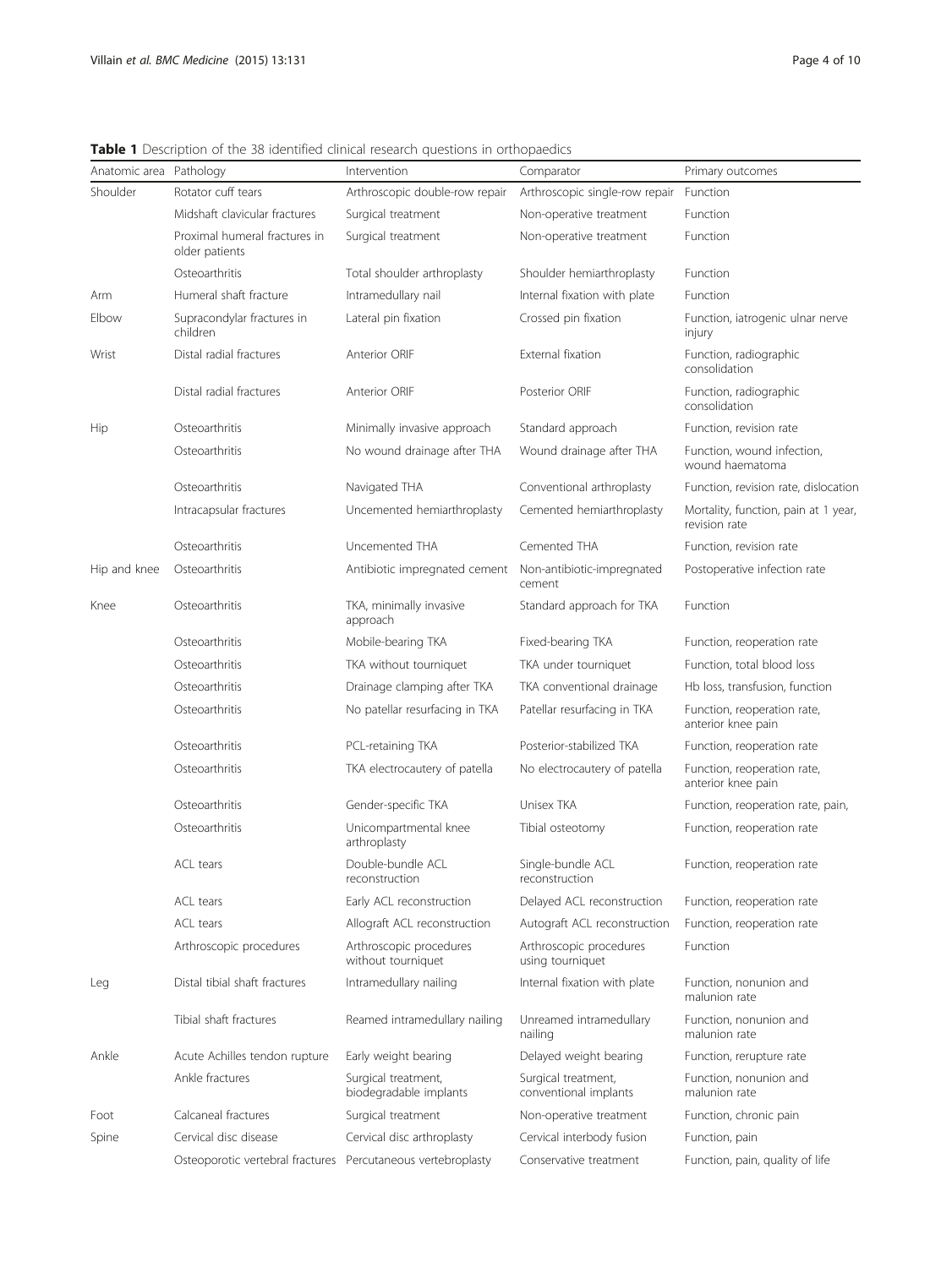| Osteoporotic vertebral fractures Bilateral pedicular kyphoplasty |                                           | Unilateral pedicular<br>kyphoplasty | Function, pain, quality of life |
|------------------------------------------------------------------|-------------------------------------------|-------------------------------------|---------------------------------|
| Lumbar disc disease                                              | Lumbar disc arthroplasty                  | Lumbar interbody fusion             | Function, pain                  |
| Thoracolumbar burst fractures                                    | Fracture fixation associated to<br>fusion | Fracture fixation alone             | Function, pain, quality of life |
| Thoracolumbar burst fractures                                    | Surgical treatment                        | Conservative treatment              | Function, pain, quality of life |
|                                                                  |                                           |                                     |                                 |

<span id="page-4-0"></span>Table 1 Description of the 38 identified clinical research questions in orthopaedics (Continued)

ACL: Anterior cruciate ligament; Hb: Haemoglobin; ORIF: Open reduction and internal fixation; PCL: Posterior cruciate ligament; THA: Total hip arthroplasty; TKA: Total knee arthroplasty

corresponding to 14 % of the RCTs, agreed to send IPD: 30 without any conditions, four requiring co-authorship and three asking for financial support to send the IPD. Ten additional authors said that our request was under evaluation by the research team or sponsor and 21 authors refused to participate and to send IPD. Authors who refused to send IPD did so because of no access to the data ( $n = 8$ ), ethical concerns ( $n = 5$ ), lack of time  $(n = 5)$  and no reason  $(n = 3)$ .

# Feasibility of IPD MAs in orthopaedic surgery

Overall, we obtained agreement to receive IPD for 5,110 of 33,602 eligible patients (15 %). We obtained agreement to receive IPD for more than 50 % of participants for only one of the 38 clinical research questions. This question concerned comparing external fixation and internal anterior fixation for distal radial fracture with 399 participants (five studies) among 712 eligible (nine studies) (56 %) (Fig. [3](#page-6-0)).

# Comparison of characteristics of RCTs with a positive response and negative or no response to the request for data sharing

We did not identify any factor significantly associated with a positive response to our request for data sharing (Table [3\)](#page-7-0). We received a positive response for 19/176 (11 %) single-centre trials, 11/57 (19 %) multicentre trials  $(P = 0.07)$ , 20/117 (17 %) trials published in the top

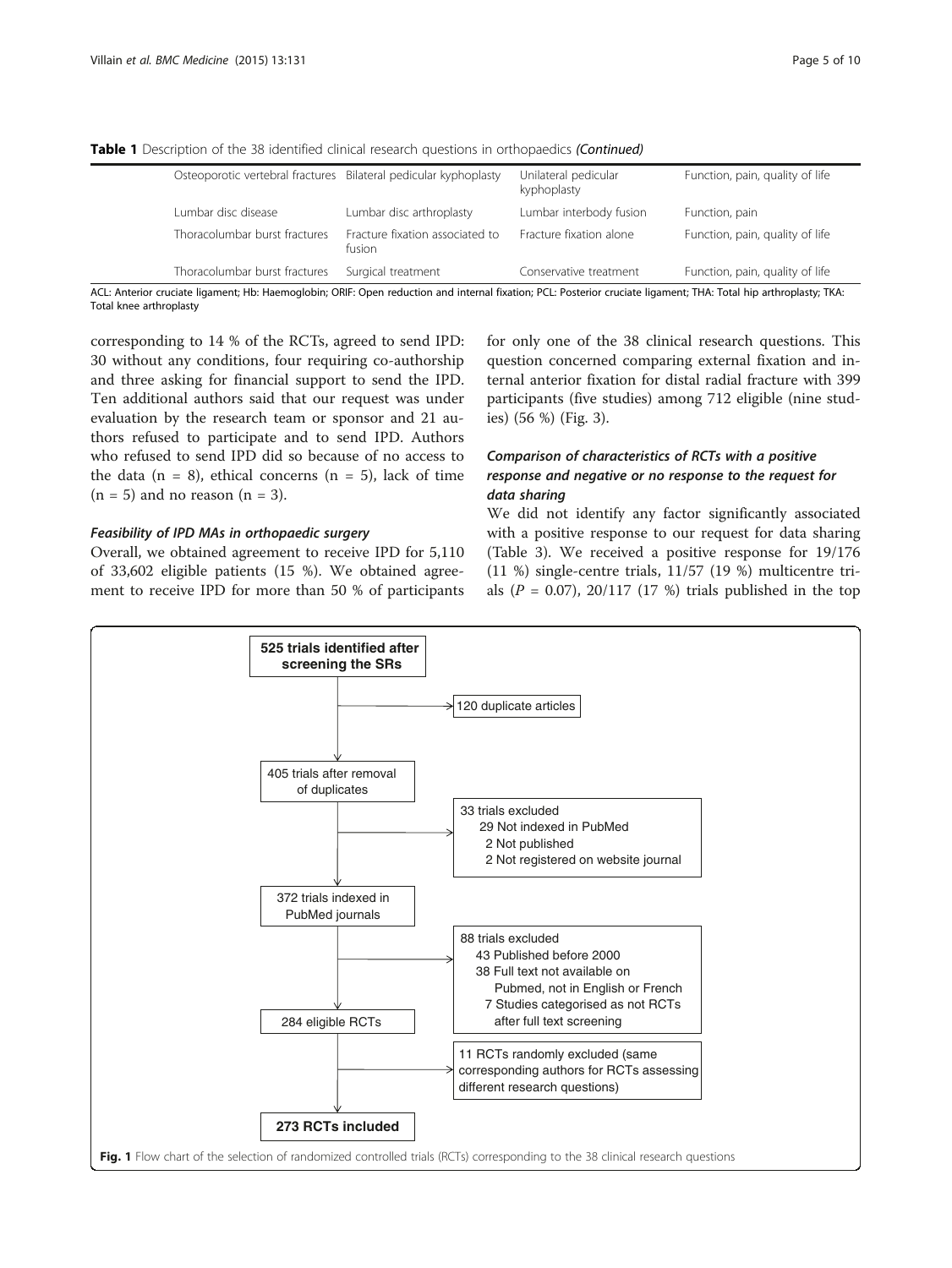<span id="page-5-0"></span>Table 2 General characteristics of the randomized controlled trials (RCTs) related to the clinical research questions ( $n = 273$ )

| Characteristics                        | Number of RCTs (%) |  |  |  |  |
|----------------------------------------|--------------------|--|--|--|--|
|                                        | $(n = 273)$        |  |  |  |  |
| Trial characteristics                  |                    |  |  |  |  |
| Study design                           |                    |  |  |  |  |
| Single-centre                          | 183 (67 %)         |  |  |  |  |
| Multicentre                            | 60 (22 %)          |  |  |  |  |
| Not reported                           | 30 (11 %)          |  |  |  |  |
| Location                               |                    |  |  |  |  |
| Europe                                 | 106 (39 %)         |  |  |  |  |
| North America                          | 80 (29 %)          |  |  |  |  |
| Asia                                   | 78 (29 %)          |  |  |  |  |
| Australia and New Zealand              | 9(3%)              |  |  |  |  |
| Funding                                |                    |  |  |  |  |
| Public                                 | 96 (35 %)          |  |  |  |  |
| Private                                | 49 (18 %)          |  |  |  |  |
| Not reported                           | 128 (47 %)         |  |  |  |  |
| Year of publication                    |                    |  |  |  |  |
| 2000-2004                              | 46 (17 %)          |  |  |  |  |
| 2005-2009                              | 112 (41 %)         |  |  |  |  |
| 2010-2013                              | 115 (42 %)         |  |  |  |  |
| Journal of publication characteristics |                    |  |  |  |  |
| Type of journal                        |                    |  |  |  |  |
| Specialized                            | 260 (95 %)         |  |  |  |  |
| Generalist                             | 13 (5 %)           |  |  |  |  |
| Top 10 impact factor of each specialty |                    |  |  |  |  |
| No                                     | 156 (57 %)         |  |  |  |  |
| Yes                                    | 117 (43 %)         |  |  |  |  |
| Journal data sharing policies          |                    |  |  |  |  |
| No policy                              | 241 (88 %)         |  |  |  |  |
| Incentive measures                     | 24 (9 %)           |  |  |  |  |
| Mandatory                              | 8 (3 %)            |  |  |  |  |

10 journals (with the highest impact factor) and 17/146 (12 %) trials not published in the top 10 journals ( $P =$ 0.21). We received a positive response for 2/30 (7 %) trials published in journals with data sharing policies and 35/233 (15 %) trials published in journals without data sharing policies ( $P = 0.27$ ).

# **Discussion**

In this study, we requested IPD from corresponding authors for 273 RCTs in order to perform 38 IPD MAs covering different orthopaedic clinical research questions. Our results highlight the difficulty in performing IPD MAs. We could contact only 79 % of the identified corresponding authors despite additional searches on PubMed and the website for the author's affiliation. The

response rate was only 25 % (68/273 authors), with only 14 % (37/273) agreeing to participate in the IPD MA project. Because of this low rate of participation, only one IPD MA among the 38 planned could be potentially initiated.

## Strengths and weaknesses

To the best of our knowledge, this study was the first to assess the feasibility of performing a large number of IPD MAs in real conditions. We had a pragmatic approach in adopting the point of view of researchers willing to initiate IPD MAs. Emails were personalized to each trialist and to each research question, with the protocol synopsis corresponding to the specific clinical question provided. We focused on orthopaedics because the number of clinical trials performed in this field is low [[29](#page-9-0)–[31](#page-9-0)] as compared with other specialties, so cooperation of trialists and data sharing are crucial to provide high-level evidence regarding the efficacy of interventions.

Some potential limitations should be discussed. We attempted to contact corresponding authors by email only. The rate of response could have been higher if we had contacted authors by telephone or postal mail. Also, it could have been higher with the collaboration of learned societies. We were able to contact only 79 % of investigators because of invalid email addresses, which can be explained by their moving to another institution. Author identification initiatives and online research profiles such as ResearchGate could help identify contact information of investigators [[32\]](#page-9-0). The positive responses we received were an agreement to share IPD, but with no guarantee to finally obtain the IPD, so we may have overestimated the real number of datasets available for our IPD MA projects. Finally, Hannink et al. [[4\]](#page-9-0) identified an IPD MA published in 2011 assessing a question close to one of our 38 questions, which may explain the lack of positive response for this question [\[33](#page-9-0)].

# Comparison with other studies

Some authors previously surveyed trialists' opinions on data sharing, with most respondents in favour of sharing IPD [[34](#page-9-0), [35](#page-9-0)]. The difference from our results may be due to the fact that surveyed trialists were corresponding authors of trials recently published in general journals with the highest impact factor [[34](#page-9-0)], some of these journals having adopted strong data sharing policies [\[22\]](#page-9-0). Also, our pragmatic approach may explain the difference. There is probably a gap between favouring data sharing and actually sending the IPD. There are some rare examples concerning a particular case reporting the difficulties encountered in obtaining IPD [[36](#page-9-0)–[39\]](#page-9-0) including for performing IPD MAs [\[38, 39](#page-9-0)]. Jaspers et al. could not initiate an IPD MA on proton magnetic resonance spectroscopy in neonatal hypoxic-ischemic encephalopathy, receiving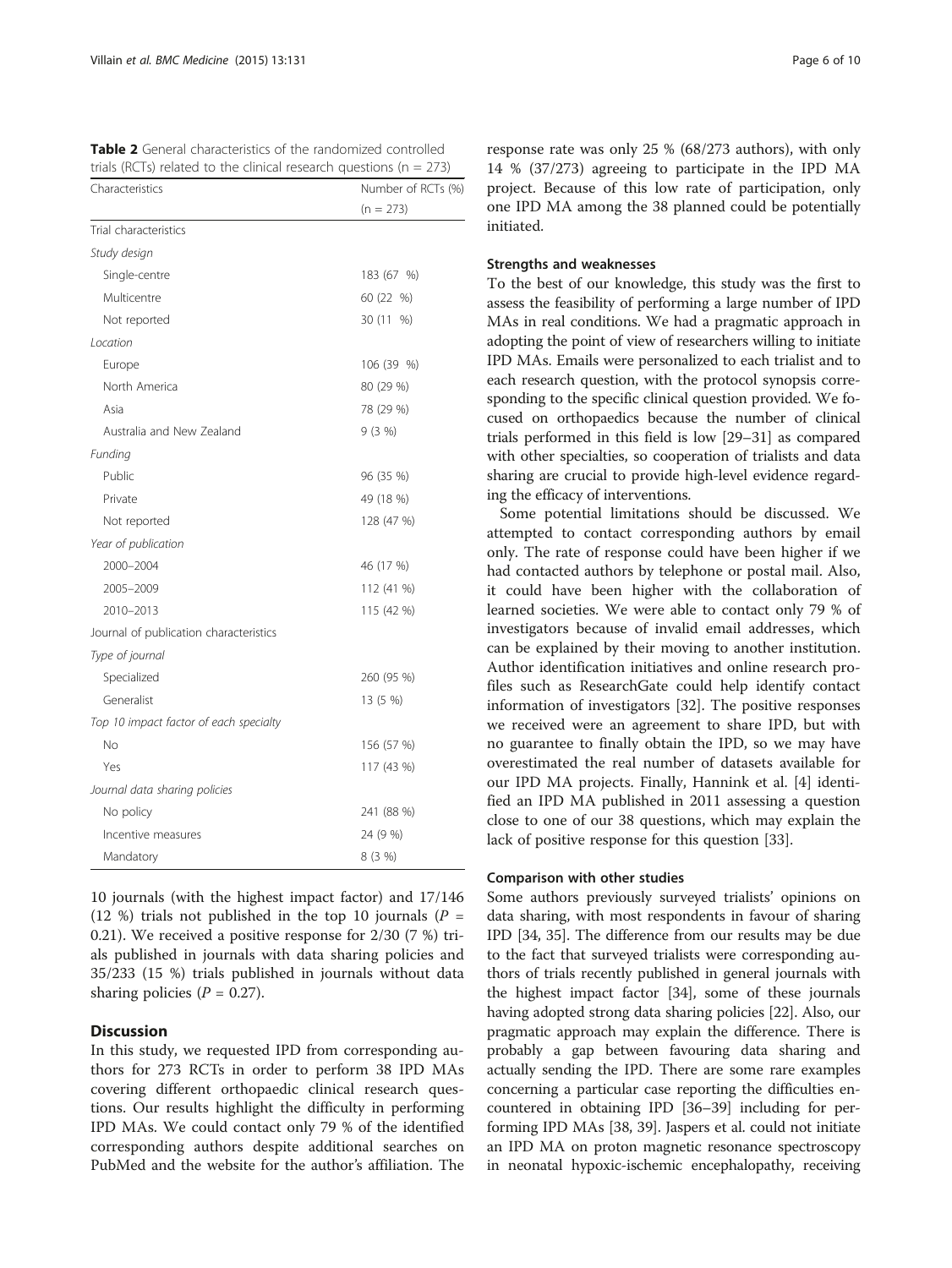

<span id="page-6-0"></span>

| Anatomical<br><b>Clinical Questions</b><br>site |                                                                                                                                                                                                                                                                                                            |                                                                                                                                                                                                                                                                                                                                                                                                                                               | <b>Number of trials</b> |  |  |  |  |  |      | <b>Number of participants</b> |      |      |                                 |      |
|-------------------------------------------------|------------------------------------------------------------------------------------------------------------------------------------------------------------------------------------------------------------------------------------------------------------------------------------------------------------|-----------------------------------------------------------------------------------------------------------------------------------------------------------------------------------------------------------------------------------------------------------------------------------------------------------------------------------------------------------------------------------------------------------------------------------------------|-------------------------|--|--|--|--|--|------|-------------------------------|------|------|---------------------------------|------|
|                                                 |                                                                                                                                                                                                                                                                                                            |                                                                                                                                                                                                                                                                                                                                                                                                                                               |                         |  |  |  |  |  | 1000 | 2000                          | 3000 | 4000 | 5000                            | 6000 |
| Shoulder                                        |                                                                                                                                                                                                                                                                                                            | Arthroscopic double vs single row repair of rotator cuff tears<br>Surgical vs non-operative treatment of midshaft clavicular fracture<br>Surgical vs non-operative treatment of proximal humeral shaft fracture in elderly<br>Total arthroplasty vs hemi-arthroplasty for treatment of shoulder osteoarthritis                                                                                                                                |                         |  |  |  |  |  |      |                               |      |      | Response<br>Positive            |      |
| <br>Arm                                         | Nailing vs plating of humeral shaft fracture                                                                                                                                                                                                                                                               |                                                                                                                                                                                                                                                                                                                                                                                                                                               |                         |  |  |  |  |  |      |                               |      |      | Under consideration<br>Negative |      |
| <br>Elbow                                       |                                                                                                                                                                                                                                                                                                            | Lateral vs crossed pins synthesis of humeral supracondylar fracture in children                                                                                                                                                                                                                                                                                                                                                               |                         |  |  |  |  |  |      |                               |      |      | No answer                       |      |
| <br>Wrist                                       |                                                                                                                                                                                                                                                                                                            | Anterior internal osteosynthesis vs external fixation of distal radius fracture<br>Anterior internal vs dorsal internal osteosynthesis with plate of distal radius fracture                                                                                                                                                                                                                                                                   |                         |  |  |  |  |  |      |                               |      |      |                                 |      |
| Hip                                             | Mini-invasive vs standard approach in THA<br>Navigated THA vs conventionnal THA                                                                                                                                                                                                                            | No wound drainage vs drainage in THA for osteoarthritis<br>Uncemented vs cemented prosthesis for treatment of femoral intra-capsular fracture<br>Uncemented vs cemented THA for osteoarthritis                                                                                                                                                                                                                                                |                         |  |  |  |  |  |      |                               |      |      |                                 |      |
|                                                 |                                                                                                                                                                                                                                                                                                            | Hip and Knee Antibiotic impregnated cement vs standard cement in THA and TKA                                                                                                                                                                                                                                                                                                                                                                  |                         |  |  |  |  |  |      |                               |      |      |                                 |      |
| Knee                                            | Mobile vs fixed bearing TKA<br>Drain clamping vs no clamping in TKA<br>Cruciate retaining TKA vs postero stabilized TKA<br>Gender specific vs unisex implants in TKA<br>Double vs single bundle ACL reconstruction<br>Early vs delayed ACL reconstruction<br>Allograft vs autograft for ACL reconstruction | Less invasive approach vs conventional approach in TKA<br>No use of tourniquet vs use of tourniquet in TKA<br>No patellar resurfacing vs patellar resurfacing in TKA<br>Electrocautery vs no electrocautery of patella in TKA<br>Unicompartimental knee arthroplasty vs tibial osteotomy for unicompartimental femoro-tibial osteoarthritis<br>No use of tourniquet vs use of tourniquet during arthroscopic procedures                       |                         |  |  |  |  |  |      |                               |      |      |                                 |      |
| <br>Leg                                         |                                                                                                                                                                                                                                                                                                            | Nail vs plate for treatment of distal tibia fracture<br>Reamed vs unreamed nail for osteosynthesis of tibial shaft fracture                                                                                                                                                                                                                                                                                                                   |                         |  |  |  |  |  |      |                               |      |      |                                 |      |
| ------------<br>Ankle<br>                       |                                                                                                                                                                                                                                                                                                            | Immediate vs delaved weight bearing after achille tendon rupture managment<br>Absorbable vs metallic implants for ankle synthesis                                                                                                                                                                                                                                                                                                             |                         |  |  |  |  |  |      |                               |      |      |                                 |      |
| Foot                                            |                                                                                                                                                                                                                                                                                                            | Surgical vs non-operative treatment of displaced calcaneal fracture                                                                                                                                                                                                                                                                                                                                                                           |                         |  |  |  |  |  |      |                               |      |      |                                 |      |
| Spine                                           |                                                                                                                                                                                                                                                                                                            | Cervical disc prosthesis vs interbody fusion for cervical disc disease<br>Vertebroplasty vs conservative treatment for treatment of osteoporotic vertebral fracture<br>Bilateral vs unilateral kyphoplasty for treatment of osteoporotic fracture<br>Lumbar disc prosthesis vs interbody fusion for lumbar disc disease<br>Fusion vs no fusion in surgically treated burst fractures<br>Surgical vs non operative treatment of burst fracture |                         |  |  |  |  |  |      |                               |      |      |                                 |      |

Fig. 3 Distribution of answers to request for data sharing by clinical questions. ACL: Anterior cruciate ligament; THA: Total hip arthroplasty; TKA: Total knee arthroplasty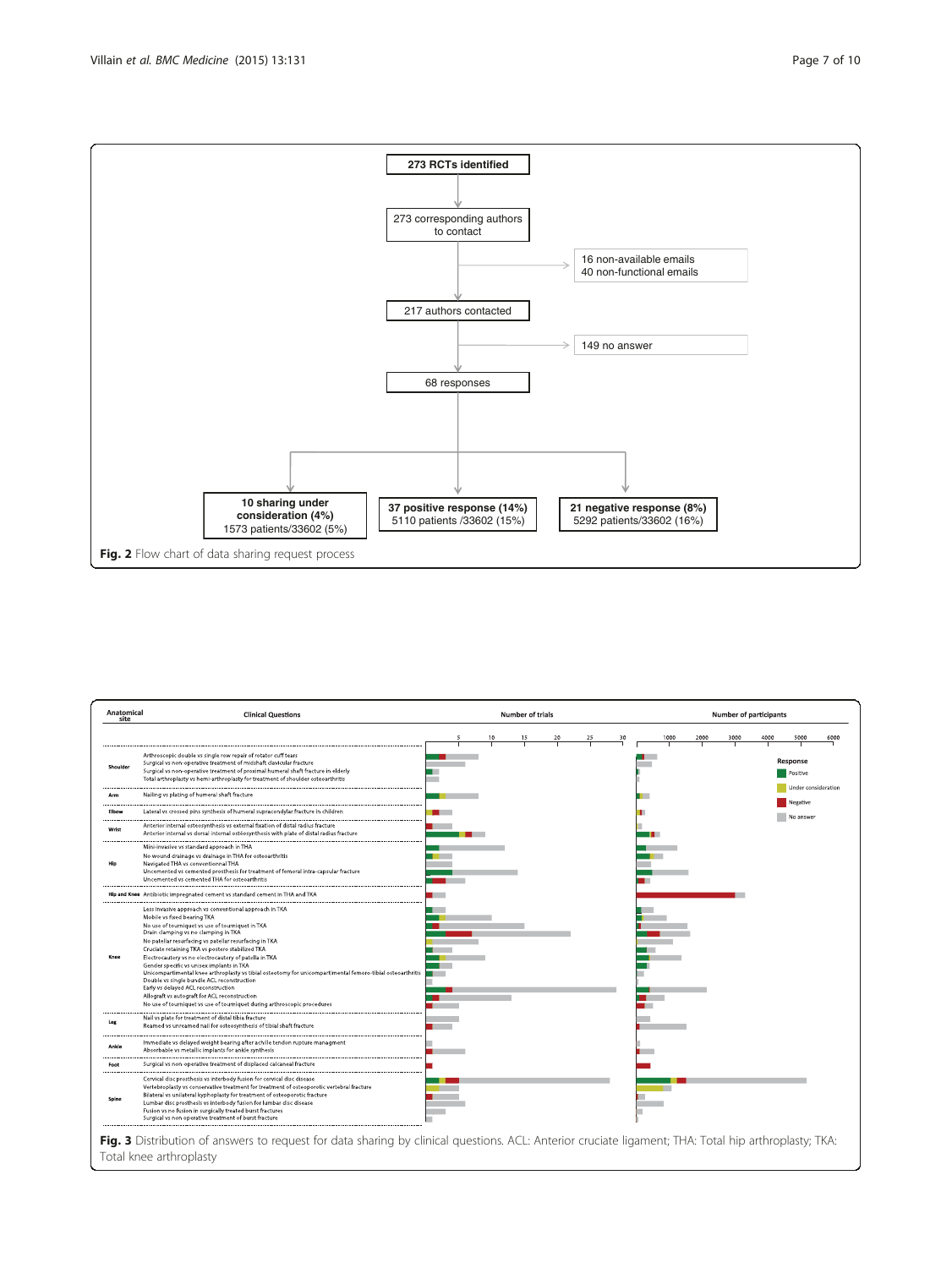| Characteristics                         | Data sharing request <sup>a</sup> ( $n = 263$ ) | $P$ value               |      |  |
|-----------------------------------------|-------------------------------------------------|-------------------------|------|--|
|                                         | n (%)                                           |                         |      |  |
|                                         | Positive response                               | Negative or no response |      |  |
|                                         | 37 (14%)                                        | 226 (86%)               |      |  |
| RCT characteristics                     |                                                 |                         |      |  |
| Study design                            |                                                 |                         | 0.07 |  |
| Single-centre ( $n = 176$ )             | 19 (11%)                                        | 157 (89%)               |      |  |
| Multicentre ( $n = 57$ )                | 11 (19%)                                        | 46 (81%)                |      |  |
| Not reported ( $n = 30$ )               | 7 (23%)                                         | 23 (77%)                |      |  |
| Location                                |                                                 |                         | 0.11 |  |
| Europe ( $n = 105$ )                    | 20 (19%)                                        | 85 (81%)                |      |  |
| North America ( $n = 71$ )              | 9(13%)                                          | 62 (87%)                |      |  |
| Asia ( $n = 78$ )                       | 6 (8%)                                          | 72 (92%)                |      |  |
| Australia and New Zealand ( $n = 9$ )   | 2(22%)                                          | 7 (78%)                 |      |  |
| Funding                                 |                                                 |                         | 0.19 |  |
| Public ( $n = 91$ )                     | 8 (9%)                                          | 83 (91%)                |      |  |
| Private $^{\rm b}$ (n = 45)             | 7(16%)                                          | 38 (84%)                |      |  |
| No response ( $n = 127$ )               | 22 (17%)                                        | 105 (83%)               |      |  |
| Year of publication                     |                                                 |                         | 0.57 |  |
| $2000 - 2004$ (n = 44)                  | 4 (9%)                                          | 40 (91%)                |      |  |
| $2005 - 2009$ (n = 109)                 | 16 (15%)                                        | 93 (85%)                |      |  |
| $2010 - 2013$ (n = 110)                 | 17 (15%)                                        | 93 (85%)                |      |  |
| Journal of publication characteristics  |                                                 |                         |      |  |
| Journal of publication                  |                                                 |                         | 0.68 |  |
| Specialized ( $n = 251$ )               | 35 (14%)                                        | 216 (86%)               |      |  |
| Generalist ( $n = 12$ )                 | 2 (17%)                                         | 10 (83%)                |      |  |
| Journal data sharing policies           |                                                 |                         | 0.27 |  |
| Yes (support or mandatory) ( $n = 30$ ) | 2(7%)                                           | 28 (93%)                |      |  |
| No ( $n = 233$ )                        | 35 (15%)                                        | 198 (85%)               |      |  |
| Top 10 impact factor in each specialty  |                                                 |                         | 0.21 |  |
| Yes ( $n = 117$ )                       | 20 (17%)                                        | 97 (83%)                |      |  |
| No ( $n = 146$ )                        | 17 (12%)                                        | 129 (88%)               |      |  |

<span id="page-7-0"></span>Table 3 Characteristics of RCTs with a positive response and negative or no response to the request for data sharing

<sup>a</sup>Ten trials excluded because our request was being evaluated by the research team or sponsor at the time of statistical analysis; <sup>b</sup>total number (n = ) used for calculating the percentage

five favourable responses among 18 contacts [[38](#page-9-0)]. The Cochrane Epilepsy Group recently reported their difficulties in performing review updates, with IPD obtained for only 299 participants (four studies) among the 7,811 eligible (37 studies identified) [\[39\]](#page-9-0).

# Possible explanations and implications

The arguments given by corresponding authors for refusing to send IPD agree with the barriers to data sharing described in the literature: concerns about protecting patient confidentiality and anonymity [\[1](#page-9-0), [7](#page-9-0), [40\]](#page-9-0), lack of time and costs [\[1\]](#page-9-0), and unusable datasets [\[1](#page-9-0)].

Practical solutions and guidelines to circumvent those obstacles have been proposed [[12](#page-9-0), [14](#page-9-0), [40](#page-9-0), [41\]](#page-9-0), but significant efforts must be made to raise the awareness of the surgical community about the benefits of data sharing. Data sharing is a necessary condition to perform IPD meta-analyses, recognized as providing the highest level of evidence. This type of study is of great interest in domains for which randomized controlled trials are difficult to perform, such as in surgery to increase precision and power, to improve external validity and to perform subgroup analyses. Nevertheless, to be relevant, an IPD meta-analysis should be based on all relevant evidence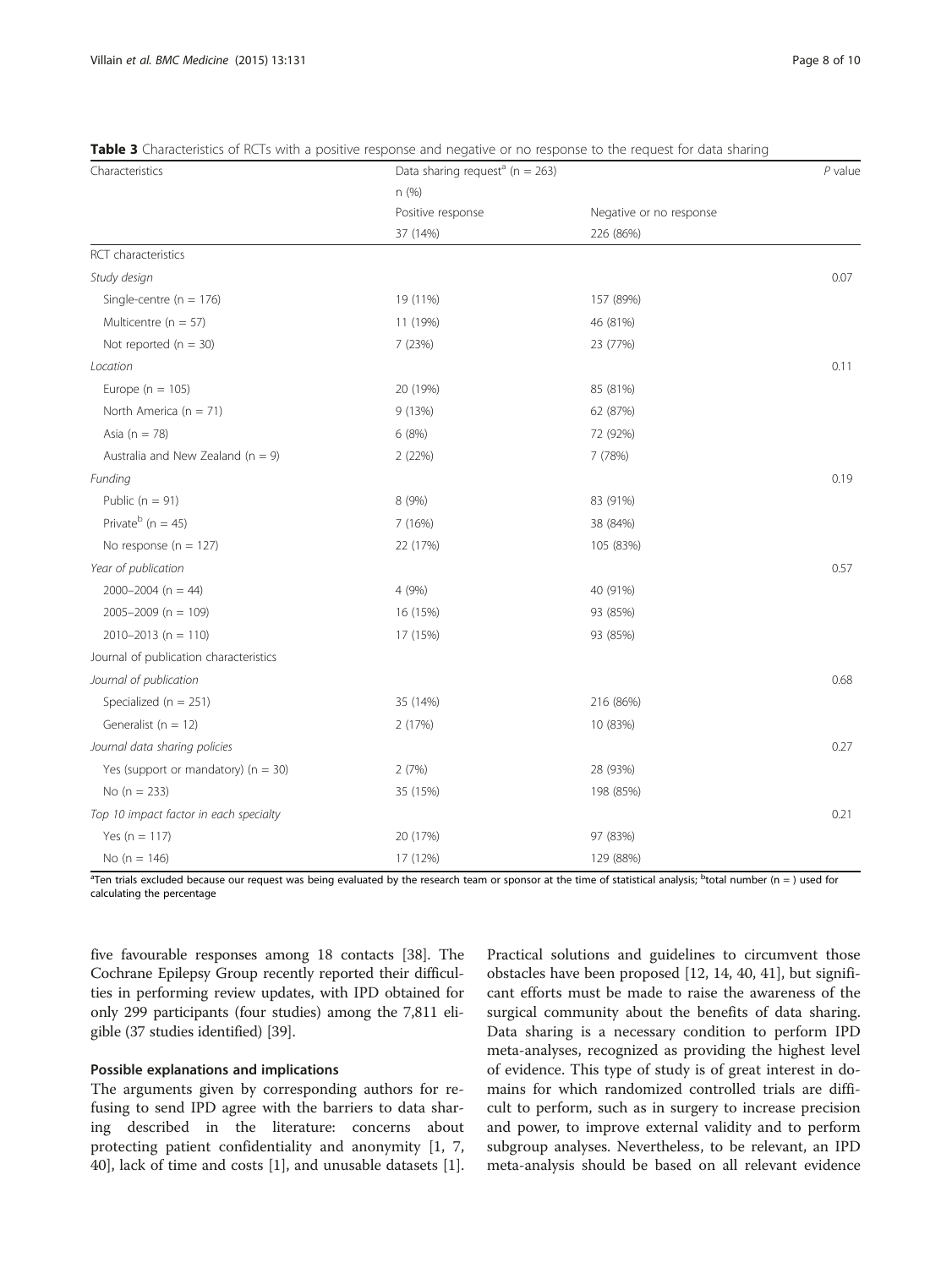<span id="page-8-0"></span>and not on a subset (potentially biased) of eligible trials [[1, 2, 8](#page-9-0)]. In this study, we focused on orthopaedics but it is likely that other surgical domains may be concerned. In a recent methodological review of 583 identified IPD meta-analyses, only 22 (4 %) concerned a surgical intervention [\[4](#page-9-0)].

Things are moving with a push toward more data sharing among researchers and some journals [[21, 22](#page-9-0)] that require authors to make the relevant anonymized patient-level data available on reasonable request and to provide a data sharing statement in each article. Major academic funders as well as some pharmaceutical companies are also adopting policies to support this sharing of data. This movement should also spread to surgical domains. Specialized journals, learned societies, funders as well as research leaders have a major role to play to help improve data sharing in surgical domains. Nevertheless, there are practical issues as sharing data 10 years after the completion of a trial may be difficult related to availability and format of data, and because there is no patient consent. The responsibility for cleaning, storing and sharing databases is so far supported by individual researchers. As outlined in an article published in *Current* Biology, in the long term, research data cannot be reliably preserved by individual researchers [[32](#page-9-0)]. Data cleaning, storage and export in a suitable format represent an important burden for researchers with no specific funding dedicated to this process. Also, investigators may move to another institution, which presents difficulties in contacting them. Therefore, institutions and funders should have the responsibility for data storage. A major change could be obtained by the establishment of central repositories, domain by domain, with close collaboration between researchers, funders and learned societies to securely deposit IPD in a standardized format promptly after trial completion. The development of such repositories is ongoing in some domains, such as rheumatology with the Osteoarthritis Trial Bank [\[42\]](#page-9-0). Patient consent to deposit anonymous data on a repository and standardization of data could be planned along with the clinical trial to facilitate the process. Finally, as recently outlined by Ioannidis, the current system does not reward enough data sharing [[43](#page-9-0)]. Additional value should be given to researchers who agree to share their data.

# Conclusions

The present study illustrates the difficulties in initiating IPD MAs in orthopaedic surgery. Even under the most favourable conditions (recent trials, request by the French Cochrane Centre, co-authorship, coverage of costs related to data extraction), the number of trials for which IPD could be obtained was low. Significant efforts must be made by the different players in medical research to improve data sharing in the surgical community.

## Key messages

This study outlines the practical difficulties in performing IPD MAs in orthopaedics.

- We obtained a response rate of 25 % to our request for IPD, with only 14 % of authors agreeing to send IPD.
- Overall, we obtained agreement for IPD sharing concerning 5,110 of 33,602 eligible patients.
- We obtained agreement to receive IPD for more than half of participants for only one of the 38 IPD MA projects that could have been initiated.

# Additional files

[Additional file 1:](http://www.biomedcentral.com/content/supplementary/s12916-015-0376-6-s1.doc) Search equation of systematic reviews with meta-analysis of aggregated data assessing orthopaedic surgical procedures.

[Additional file 2:](http://www.biomedcentral.com/content/supplementary/s12916-015-0376-6-s2.doc) Example of protocol synopsis for individual patient data meta-analysis.

[Additional file 3:](http://www.biomedcentral.com/content/supplementary/s12916-015-0376-6-s3.doc) Description of emails sent to the corresponding author to ask for individual patient data.

[Additional file 4:](http://www.biomedcentral.com/content/supplementary/s12916-015-0376-6-s4.ppt) Flow chart describing the selection process of systematic reviews with meta-analysis of aggregated data assessing orthopaedic surgical procedures.

[Additional file 5:](http://www.biomedcentral.com/content/supplementary/s12916-015-0376-6-s5.doc) Main characteristics of the systematic reviews with meta-analysis of aggregated data published in 2013 ( $n = 63$ ).

## Abbreviations

IPD: Individual patient data; MA: Meta-analysis; PICO: Population, Intervention tested, Comparator and primary Outcomes; RCT: Randomized controlled trial.

### Competing interests

The authors declare that they have no competing interests.

## Authors' contributions

BV designed the study, performed the literature search, extracted data, performed statistical analysis, interpreted the results and wrote the manuscript. AD designed the study, interpreted the results and wrote the manuscript. PB performed the literature search, extracted data and interpreted the results. PR generated the idea for study, designed the study, interpreted the results and wrote the manuscript. All authors read and approved the final manuscript.

### Acknowledgments

We thank Elise Diard (French Cochrane Centre) for help with figures and Isabelle Pane (Centre d'epidemiologie clinique) for sending emails. Philippe Ravaud is director of the French EQUATOR Centre and a member of the EQUATOR Network Steering Group.

## Funding

The researchers did not receive external sources of funding.

## Author details

<sup>1</sup> Centre de Recherche Epidémiologie et Statistique, Inserm U1153, Paris France. <sup>2</sup>Faculté de Médecine, Université Paris Descartes, Sorbonne Paris Cité Paris, France. <sup>3</sup>Centre d'Epidémiologie Clinique, Hôpital Hôtel-Dieu, Assistance Publique-Hôpitaux de Paris, Paris, France. <sup>4</sup>French Cochrane Centre, Paris, France. <sup>5</sup>Service de Chirurgie Orthopédique, Hôpital Bichat, Assistance Publique-Hôpitaux de Paris, Paris, France. <sup>6</sup>Faculté de Médecine, Université Paris Diderot, Paris, France. <sup>7</sup>Department of Epidemiology, Mailman School of Public Health, Columbia University New York, New York, USA.